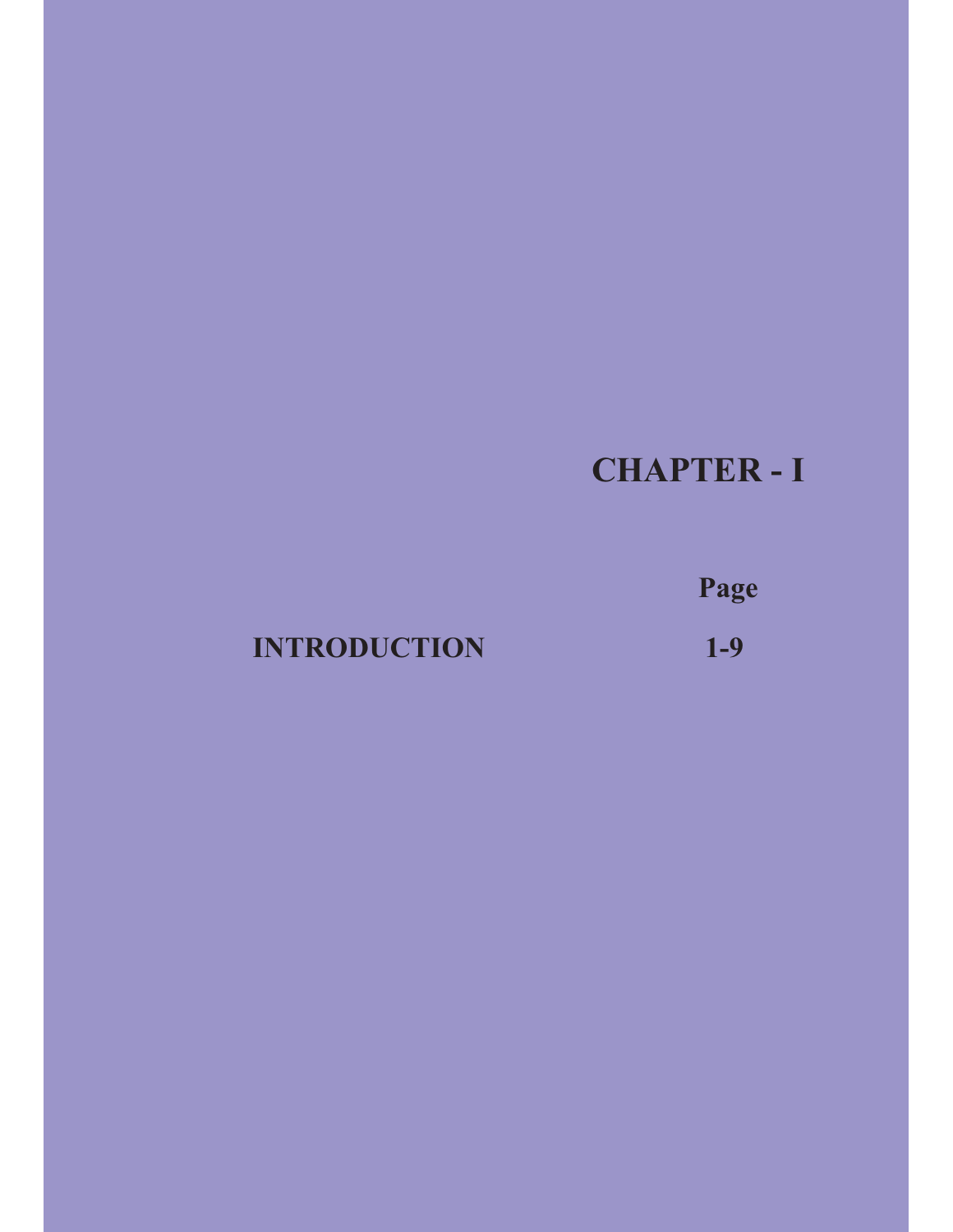# **CHAPTER I: INTRODUCTION**

#### **1.1 About this Report**

This Report of the Comptroller and Auditor General of India (C&AG) relates to matters arising from performance audit of selected programmes and activities and compliance audit of Government departments and autonomous bodies.

Compliance audit refers to examination of the transactions relating to expenditure of the audited entities to ascertain whether the provisions of the Constitution of India, applicable laws, rules, regulations and various orders and instructions issued by the competent authorities are being complied with. On the other hand, performance audit besides conducting a compliance audit, also examines whether the objectives of the programme/activity/department are achieved economically and efficiently.

The primary purpose of the Report is to bring to the notice of the State Legislature, important results of audit. Auditing Standards require that the materiality level for reporting should be commensurate with the nature, volume and magnitude of transactions. The findings of audit are expected to enable the Executive to take corrective actions as also to frame policies and directives that will lead to improved financial management of the organisations, thus contributing to better governance.

This chapter, in addition to explaining the planning and extent of audit, provides a synopsis of the significant deficiencies and achievements in implementation of selected schemes, significant audit observations made during the audit of transactions and follow up on previous Audit Reports. Chapter II of this report contains findings arising out of performance audit of selected programmes/activities/departments. Chapter III contains observations on audit of transactions in Government departments and autonomous bodies. Chapter IV presents an assessment of implementation of schemes taken up in the district of Gondia.

#### **1.2 State profile**

There are 29 departments in the State at the Secretariat level, headed by Additional Chief Secretaries/Principal Secretaries/Secretaries, who are assisted by Directors/Commissioners and subordinate officers and 16 autonomous bodies, which are audited by the Principal Accountant General (Audit)-I, Mumbai and the Accountant General (Audit)-II, Nagpur.

The comparative position of expenditure incurred by the Government during the year 2010-11 and in the preceding two years is given in **Table 1**.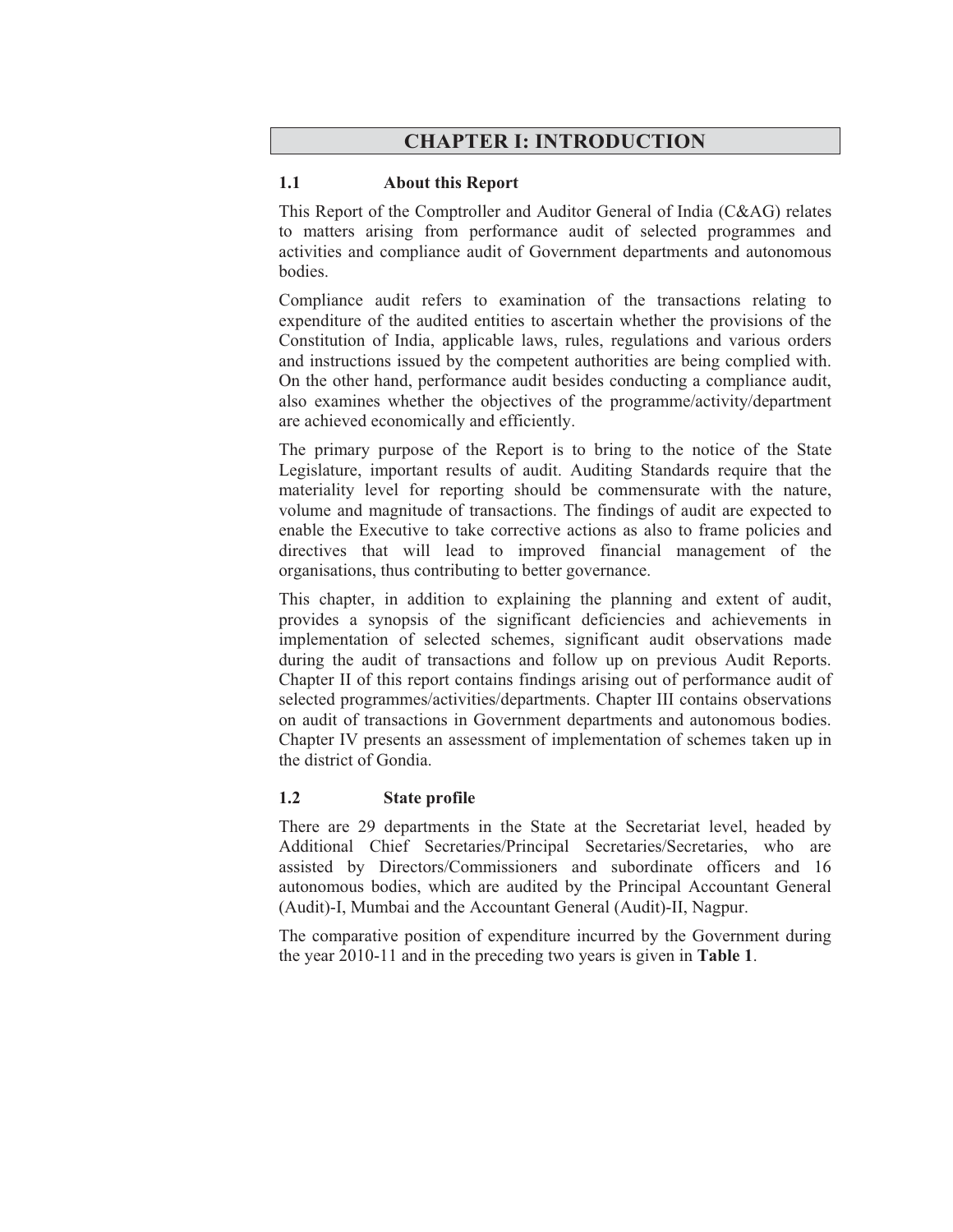|                          |         |       |              |         |       |              |         | $(3\overline{5})$ in crore) |              |  |
|--------------------------|---------|-------|--------------|---------|-------|--------------|---------|-----------------------------|--------------|--|
|                          | 2008-09 |       |              | 2009-10 |       |              | 2010-11 |                             |              |  |
| <b>Particulars</b>       | Plan    | Non-  | <b>Total</b> | Plan    | Non-  | <b>Total</b> | Plan    | Non-                        | <b>Total</b> |  |
|                          |         | Plan  |              |         | Plan  |              |         | Plan                        |              |  |
| Revenue expenditure      |         |       |              |         |       |              |         |                             |              |  |
| General services         | 384     | 26201 | 26585        | 214     | 31857 | 32071        | 147     | 37557                       | 37704        |  |
| Social services          | 8286    | 22766 | 31052        | 11400   | 29605 | 41005        | 11256   | 37026                       | 48282        |  |
| Economic services        | 3668    | 13145 | 16813        | 5028    | 15344 | 20372        | 5512    | 13773                       | 19285        |  |
| Grants-in-aid            | 71      | 1173  | 1244         | 95      | 1373  | 1468         | 12      | 1176                        | 1188         |  |
| Total                    | 12409   | 63285 | 75694        | 16737   | 78179 | 94916        | 16927   | 89532                       | 106459       |  |
| Capital expenditure      |         |       |              |         |       |              |         |                             |              |  |
| Capital Outlay           | 12776   | 6097  | 18873        | 14668   | 2760  | 17428        | 15654   | 2309                        | 17963        |  |
| Loans and Advances       |         |       | 1281         |         |       | 1261         |         |                             | 959          |  |
| disbursed                |         |       |              |         |       |              |         |                             |              |  |
| Repayment of Public Debt |         |       | 3221         |         |       | 3825         |         |                             | 4774         |  |
| <b>Public Accounts</b>   |         |       | 30507        |         |       | 31721        |         |                             | 39556        |  |
| disbursement             |         |       |              |         |       |              |         |                             |              |  |
| Total                    | 12776   | 6097  | 53882        | 14668   | 2760  | 54235        | 15654   | 2309                        | 63252        |  |
| <b>Grand Total</b>       |         |       | 129576       |         |       | 149151       |         |                             | 126504       |  |

#### **Table 1: Comparative position of expenditure**

**Source**: Report No 1, Report on State Finances of the respective years.

#### **1.3 Authority for audit**

The authority for audit by the C&AG is derived from Articles 149 and 151 of the Constitution of India and the Comptroller and Auditor General's (Duties, Powers and Conditions of Service) Act, 1971. The C&AG conducts audit of expenditure of the Departments of Government of Maharashtra under Section  $13<sup>1</sup>$  of the C&AG's (DPC) Act. The C&AG is the sole auditor in respect of 16 autonomous bodies which are audited under sections  $19(2)^2$ ,  $19(3)^3$  and  $20(1)^4$ of the C&AG's (DPC) Act. In addition, the C&AG also conducts audit of 434 other autonomous bodies, under Section  $14<sup>5</sup>$  of the C&AG's (DPC) Act, which are substantially funded by the Government. Principles and methodologies for various audits are prescribed in the Auditing Standards and the Regulations on Audit and Accounts, 2007, issued by the C&AG.

#### **1.4 Planning and conduct of audit**

1

The audit process starts with the assessment of risk faced by various departments of the Government, based on expenditure incurred, criticality/ complexity of activities, the levels of delegated financial powers, assessment of overall internal controls and concerns of stakeholders. Previous audit

Audit of (i) all transactions from the Consolidated Fund of the State, (ii) all transactions relating to Contingency Fund and Public Accounts and (iii) all trading, manufacturing, profit & loss accounts, balance sheets & other subsidiary accounts

Audit of the accounts of Corporations (not being Companies) established by or under law made by the Parliament in accordance with the provisions of the respective legislations

Audit of the accounts of a corporation established by law made by the Legislature of a State on the request of the Governor, in public interest

Audit of accounts of any body or authority on the request of the Governor, on such terms and conditions as may be agreed upon between the  $C&AG$  and the Government

Audit of (i) all receipts and expenditure of a body or authority substantially financed by grants or loans from the Consolidated Fund of the State and (ii) all receipts and expenditure of any body or authority where the grants or loans to such body or authority from the Consolidated Fund of the State in a financial year is not less than  $\bar{\tau}$  one crore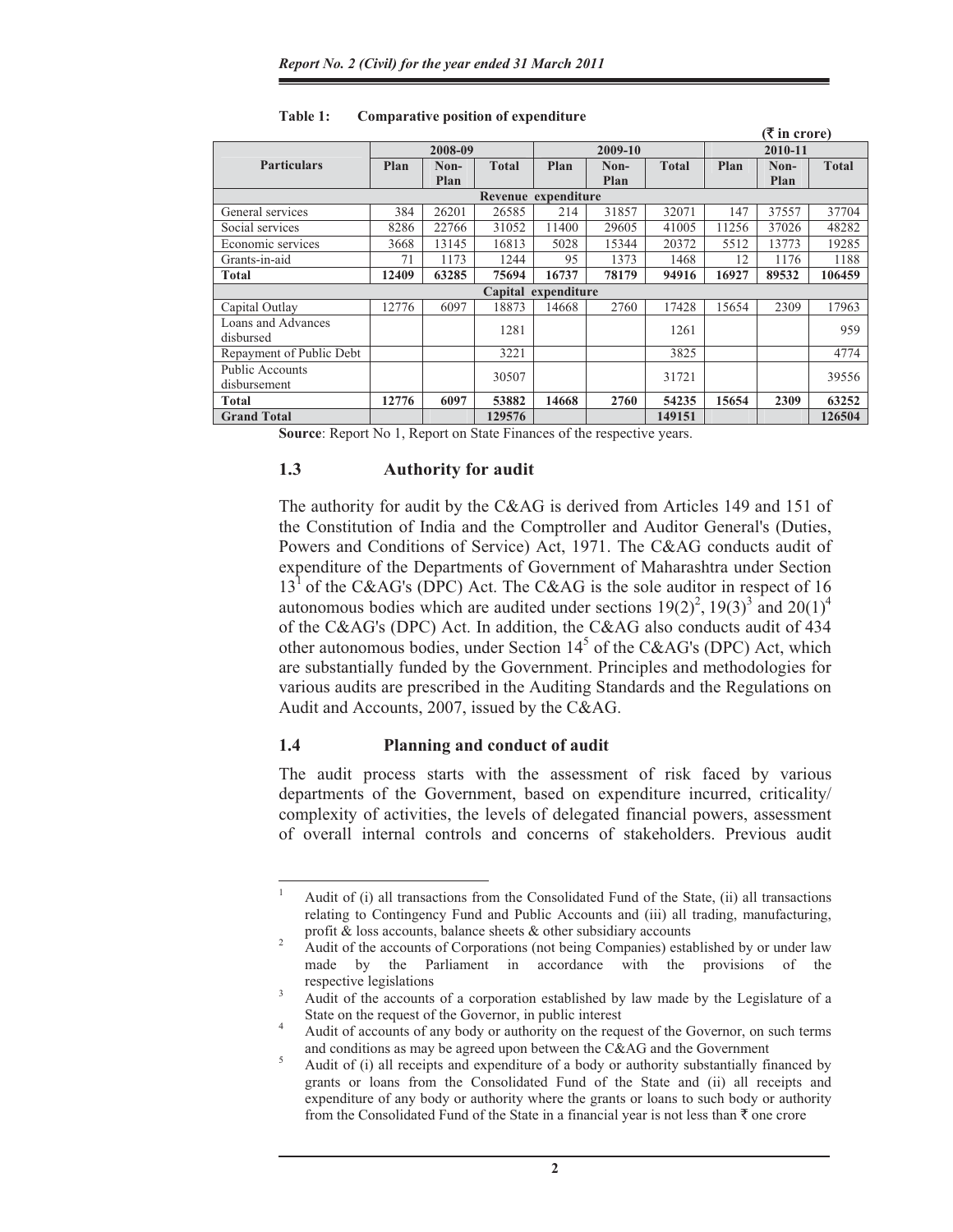findings are also considered in this exercise. Based on this risk assessment, the frequency and extent of audit are decided.

After completion of audit of each unit, Inspection Reports containing audit findings are issued to the heads of the departments. The departments are requested to furnish replies to the audit findings within six weeks of receipt of the Inspection Reports. Whenever replies are received, audit findings are either settled or further action for compliance is advised. The important audit observations arising out of these Inspection Reports are processed for inclusion in the Audit Reports which are submitted to the Governor of the State of Maharashtra under Article 151 of the Constitution of India.

During 2010-11, 8,664 party-days were used to carry out audit of 1,359 units (compliance audit and performance audits) out of 9,026 units of the various departments/organisations. The audit plan covered those units/entities which were vulnerable to significant risks, as per our assessment.

## **1.5 Organisational structure of the offices of the Principal Accountant General (Audit)-I, Mumbai and the Accountant General (Audit)-II, Nagpur, Maharashtra**

Under the directions of the C&AG, the offices of the Principal Accountant General (Audit)-I, Mumbai and the Accountant General (Audit)-II, Nagpur conduct the audit of the various Government departments and offices/ autonomous bodies/institutions under them. While 16 districts from Konkan and Western Maharashtra fall under the audit jurisdiction of the Principal Accountant General (Audit)-I, Mumbai, the remaining 19 districts from Vidarbha and Marathwada are under the audit jurisdiction of the Accountant General (Audit)-II, Nagpur, as shown in the map below.



#### **1.6 Significant audit observations**

In the last few years, Audit has reported on several significant deficiencies in implementation of various programmes/activities through performance audits, as well as on the quality of internal controls in selected departments. Similarly,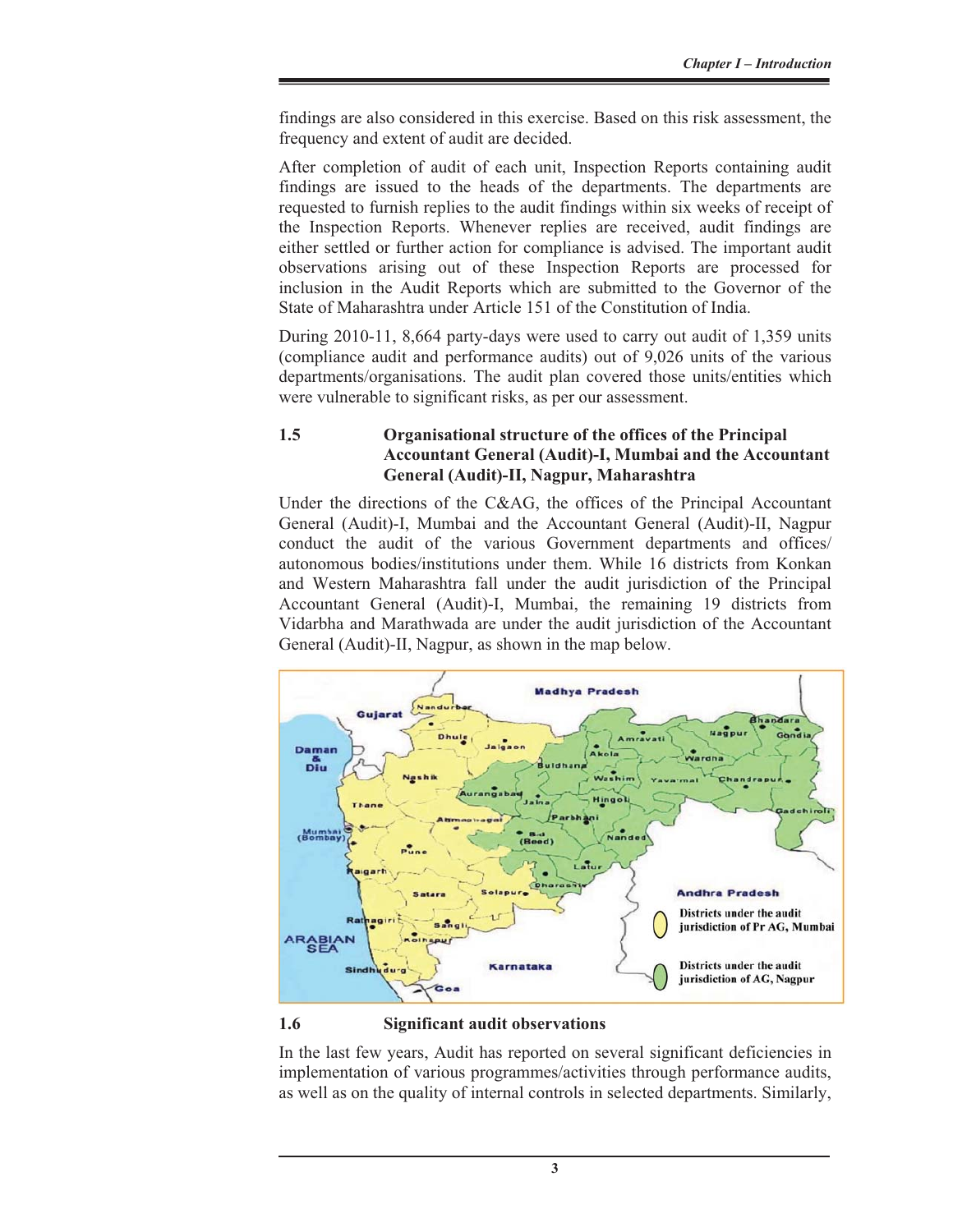the deficiencies noticed during compliance audit of the Government departments/organisations were also reported upon.

### **1.6.1 Performance audits of programmes/activities/departments**

The present Report contains five performance audits and one district-centric audit. The highlights of these performance audits are given in the following paragraphs.

## **1.6.1.1 Slum Rehabilitation Schemes in Mumbai**

The Maharashtra Slum Areas (Improvement, Clearance and Redevelopment) Act, 1971 (Slum Act) was amended (December 1995) for the establishment of a Slum Rehabilitation Authority (SRA) for the planning and design of Slum Rehabilitation Schemes. The schemes to be formulated and cleared by SRA were to be governed by the Development Control Regulations. SRA was vested with the responsibility of conducting surveys and reviewing the existing slum areas and formulating schemes for rehabilitation of slum dwellers. SRA was to provide free houses to 40 lakh eligible slum dwellers whose names appeared in the electoral roll as on 1 January 1995. The slums which came up after 1 January 1995 were to be evicted as per the scheme. A self contained tenement having carpet area of 225 sq ft (raised to 269 sq ft from April 2008) was to be provided free of cost. We noticed that there was no evaluation of developers and the quality of the construction was left to their discretion. Beneficiaries in the approved Annexure II lists were found to be ineligible during re-verification. SRA did not have any database of slums to decide whether Governmental intervention was required for redevelopment of non-viable slums. The developer for the Mumbai International Airport Slum Rehabilitation Project was granted huge concessions. The Dharavi Redevelopment Project was still to take off even after seven years of its approval. Special township projects were sanctioned to developers even though all prerequisite requirements had not been fulfilled by them. As against the targeted rehabilitation of 8.05 lakh slum dwellings within five years, only 1.27 lakh slum dwellings could be rehabilitated in 15 years of implementation of the scheme.

#### **1.6.1.2 Role of Maharashtra Pollution Control Board in Prevention and Control of Water Pollution in Maharashtra**

Water pollution means contamination of water or alteration of the physical, chemical or biological properties of water by discharge of various kinds of wastes into water, directly or indirectly, which renders water harmful for public health, health of animals, plants, aquatic organisms *etc.* The Maharashtra Pollution Control Board (MPCB) is responsible for implementation of various Acts and Rules to mitigate pollution of any kind in the State, including water pollution. MPCB is also responsible for issuing consents to operate industries in the State and to ensure that the consented standards are maintained by the industries to minimize pollution.

A performance audit covering the period 2005-11, revealed that the MPCB had not formulated any framework to identify the sources contributing to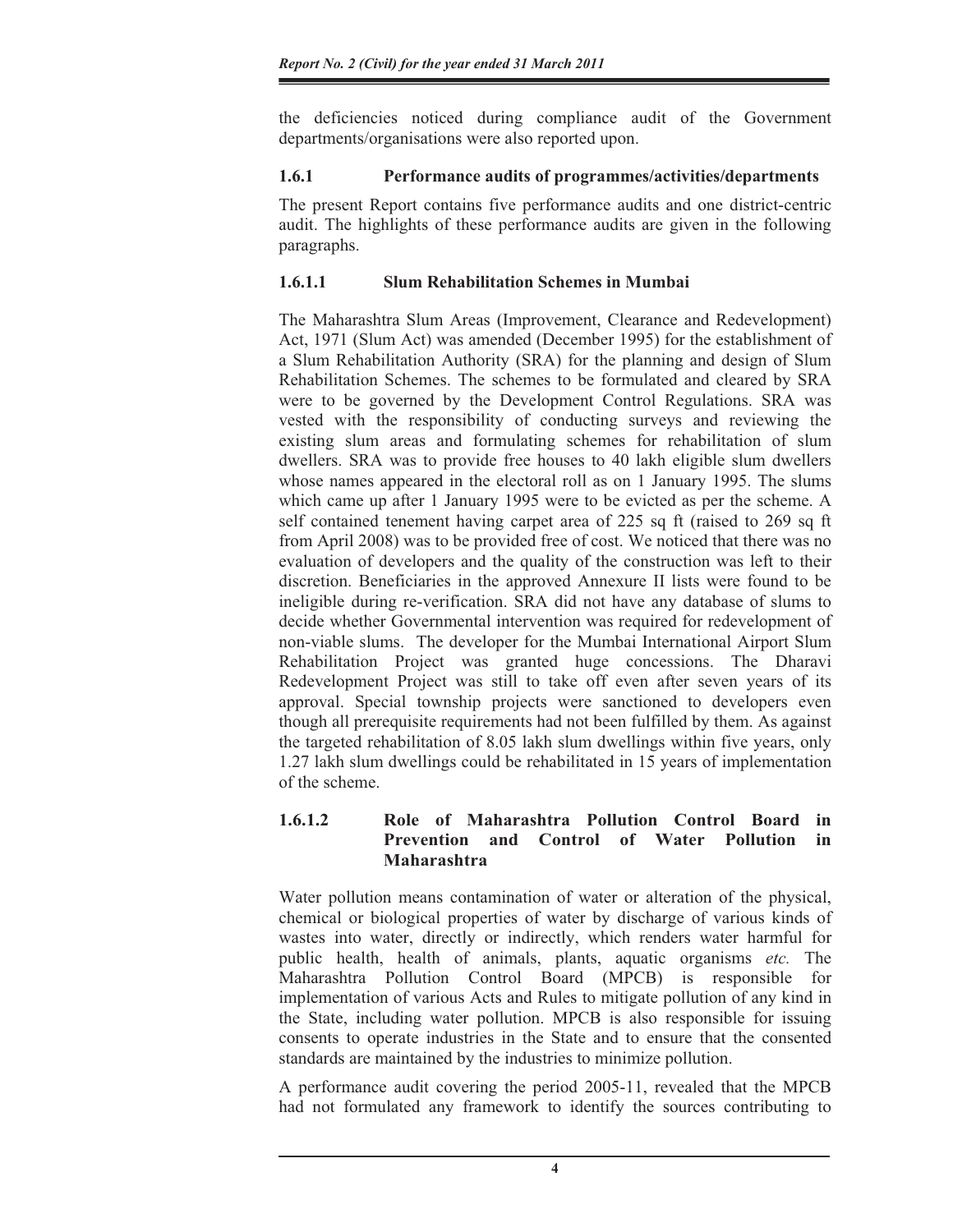water pollution in the State. There were substantial delays at its level in finalization of applications received for grant or renewal of consents. In the jurisdiction of the test-checked regional offices, a majority of urban local bodies were found to be discharging domestic effluents into water bodies without treatment. The existing Common Effluent Treatment Plants (CETPs) and Effluent Treatment Plants (ETPs) were found to be inadequate to treat industrial effluents. Consented standards in respect of treated effluents were also not maintained by the CETPs and ETPs. Though polluted river stretches in the State had increased from 23 to 28 during the last eight years, MPCB had not taken any action to prevent further deterioration. Assessment of lake water quality by MPCB was found to be inadequate. Increase in water-borne diseases in the State during 2006-11 substantiated the diminishing standards of potable water. MPCB had not adhered to its own norms prescribed for collection of samples from industries to monitor pollution levels. The Integrated Management Information System introduced by Maharashtra Pollution Control Board with a view to systematize pollution control functions did not yield the desired results. The deficiencies in the implementation of Acts and Rules for water pollution control had not only affected the health of human beings but also polluted the environment.

### **1.6.1.3 Working of Vidarbha Irrigation Development Corporation**

The Government established the Vidarbha Irrigation Development Corporation (VIDC) under the VIDC Act in 1997. VIDC started functioning from April 1997. Besides transfer of 10 ongoing projects being implemented by the erstwhile Irrigation Department in 1997, 86 new projects were transferred in 1998, 141 in 2007 and 83 in 2008 totalling 320 projects, of which only 58 projects were nearly completed as of March 2011. VIDC failed to ensure completion of the projects in hand which were at an advanced stage. This was despite a High Power Committee's recommendations to the contrary. Projects with VIDC suffered due to insufficient release of funds by the Government at the initial stage and transfer of additional projects. Works were commenced without acquisition of private as well as forest land, contributing to time and cost overruns. Monitoring of the projects by the Governing Council and the Executive Council was inadequate. Against the targeted irrigation potential (IP) of 15.46 lakh hectare, IP of only 3.82 lakh hectare at a cost of  $\bar{\tau}$  11,732 crore was created. The utilization of the IP was very low.

#### **1.6.1.4 Implementation of Soil and Water Conservation Programme by Agriculture Department**

The State of Maharashtra comprises an area of 307.58 lakh hectares (ha), of which 159 lakh ha is drought-prone, due to scanty rains and leaching out of moisture content from the soil surface. The deficiency of water and soil erosion is caused by highly erosive rains, high wind velocity and generally shallow soil. Consequently, the soil becomes infertile for agriculture.

Performance audit of the 'Implementation of Soil and Water Conservation Programme by Agriculture Department' was conducted to assess the status and impact of implementation of selected soil and water conservation schemes. Audit scrutiny revealed that watershed projects were implemented with inadequate project plans. Release of funds was maximum in the month of March indicating avoidable rush of expenditure. Farm ponds under the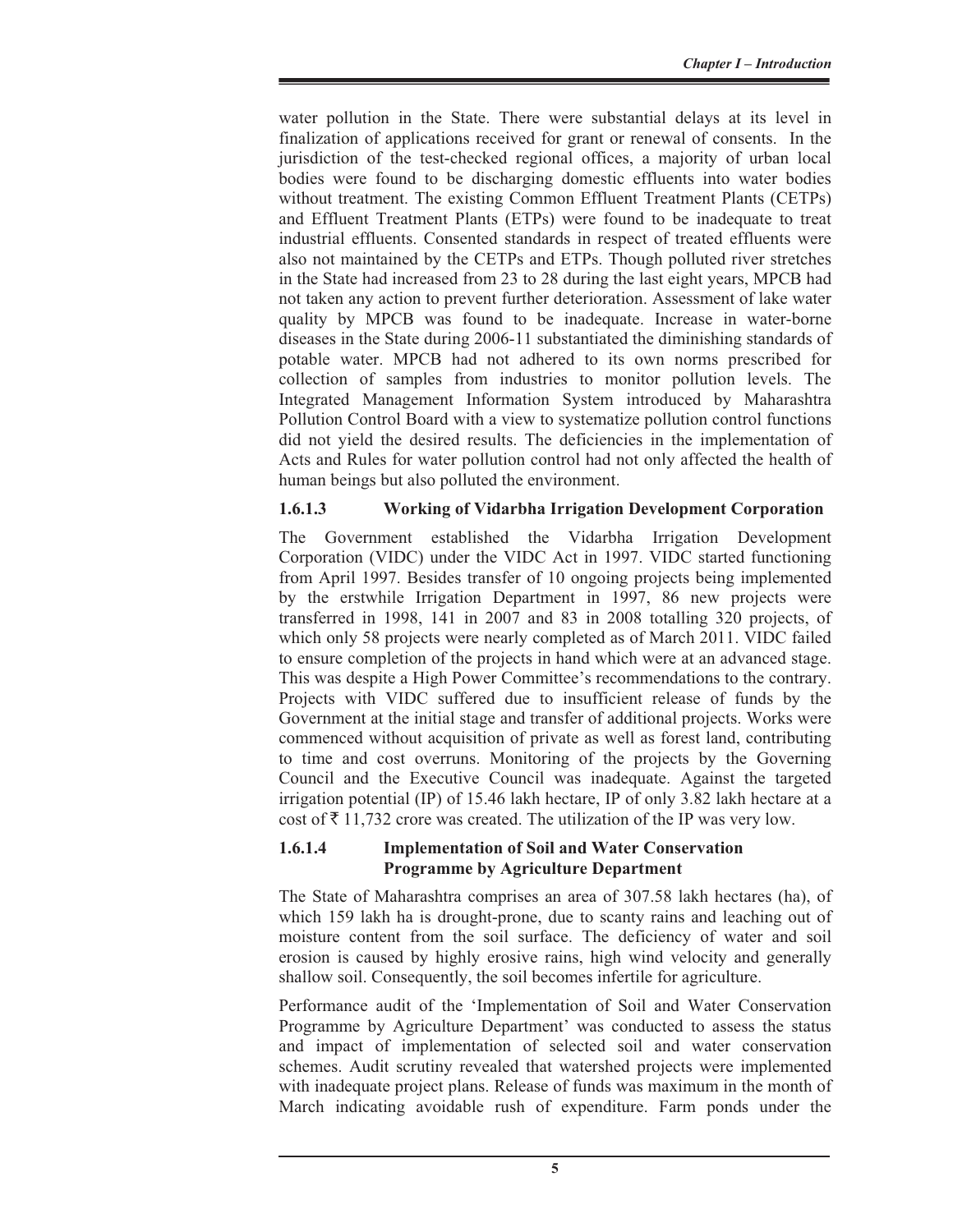National Agriculture Development Programme were not serving the intended purpose of percolation of water. The Vidarbha Watershed Development Mission was not successful. Components were not executed in the prescribed sequence by adopting 'ridge to valley' strategy for proper development of watersheds. Watershed treatment works were taken up in command areas of irrigation projects. Works under the test-checked schemes remained incomplete. Implementation of soil and water conservation works, however, did contribute to increase in the Static Water Level in all the talukas of Sangli and Latur districts. However, decrease in Static Water Level was also observed in 20 talukas of three districts. The targets set for the test-checked schemes were not achieved due to financial constraints.

## **1.6.1.5 Working of the Directorate of Vocational Education and Training**

The Department of Higher and Technical Education is responsible for creation of trained and skilled manpower in different trades required for domestic industry by imparting structural training and nurturing a technical and industrial attitude in the minds of youth. Audit of Directors of Vocational Education and Training under the Higher and Technical Education Department for the period 2006-11 revealed that the institutes under Vocational Education and Training in the State could not supply the number of skilled workers to the industries as envisaged. Commencement of courses without affiliation rendered the students ineligible for the All India Trade Test and consequently for National Council for Vocational Training certificates having all-India recognition for recruitment. Shortfalls in infrastructure, prescribed equipment and instructors were noticed in the cases of affiliated trades in the test-checked units. The schemes failed to take off as envisaged due to shortfalls in infrastructure and faculty, as a result of which the department could not achieve its objective of bridging the gap between the demand and supply of skilled workers. The deficiencies in implementation of the schemes could not be identified and set right due to poor monitoring and acute shortfalls in technical inspections ranging from 75 to 100 *per cent*. Acute shortfalls in key posts severely affected the performance and service delivery of the department.

## **1.6.1.6 District-centric audit of Gondia**

Recognising the importance accorded by the Planning Commission, Government of India for a district-centric approach to devolution of finances for integrated local area development, a district-centric audit of Gondia district was carried out to assess the status and impact of implementation of various socio-economic developmental activities in the district during 2006-11.

The review covered key social sector programmes relating to health, education, water supply, social welfare as well as economic sector programmes relating to creation of roads, employment generation and poverty alleviation, provision of basis amenities to the public *etc.* Audit scrutiny revealed that the District Planning Committee had not prepared a Five -Year Perspective Plan or an integrated district plan covering all the activities for overall development of the district. The district was short of health centres, minimum infrastructure and doctors, which defeated the aim of providing accessible and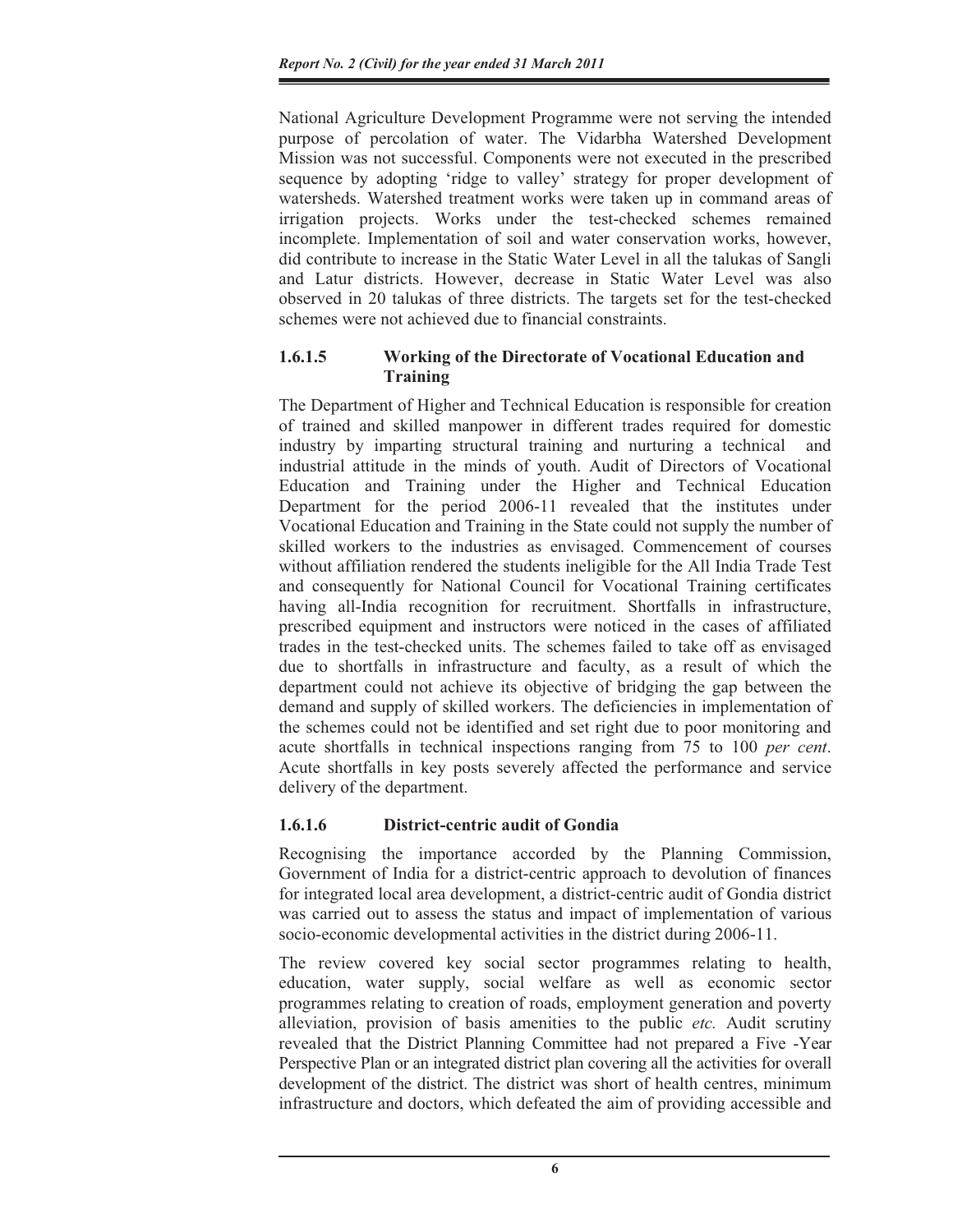affordable health care to the population. There was a decrease in the enrolment of students even after increase in the number of schools. Hundred days' wages under Mahatma Gandhi National Rural Employment Guarantee Schemes were not provided to the households. No measures were taken in respect of the water quality of 59 habitations although the water was found affected by different types of chemical contaminants. Both the towns in the district, Gondia and Tirora were without any sewerage facilities and waste management plants. Under the public distribution system, there was short lifting of foodgrains.

# **1.6.2 Compliance audit of Government transactions**

During compliance audit, significant deficiencies were noticed in critical areas, which impacted the effectiveness of the State Government. Some important findings of compliance audit (23 paragraphs) have been included in this Report.

The major observations relate to:

- **Fraud/misappropriation**
- Non-compliance with rules and regulations
- Audit against propriety and cases of expenditure without adequate justification
- **Persistent and pervasive irregularities**
- Failure of oversight/governance

# **1.6.2.1 Fraud and misappropriation**

• In Taluka Agriculture Office, Lakhani, district Bhandara, cases of misappropriation of Government money were noticed due to nonobservance of provisions of Maharashtra Treasury Rules, 1968. Besides, no action was taken against the officials responsible for misappropriation of Government money.

*(Paragraph 3.1.1)* 

## **1.6.2.2 Non-compliance with rules and regulations**

For sound financial administration and control, it is essential that expenditure conforms to financial rules, regulations and orders issued by the competent authority. This helps in maintaining financial discipline and prevents irregularities, misappropriation and frauds. This report contains instances of non-compliance with rules and regulations involving  $\bar{\tau}$  51.91 crore. Some important audit findings are as under:

• Inadequacy in the provisions made by the Higher and Technical Education, Government of Maharashtra had given an opportunity for the defaulting educational institutions to accept excess intake of students on multiple occasions. As of March 2011, penalty of  $\bar{\xi}$  2.01 crore recoverable from the defaulting institutions was also not recovered.

*(Paragraph 3.2.2)*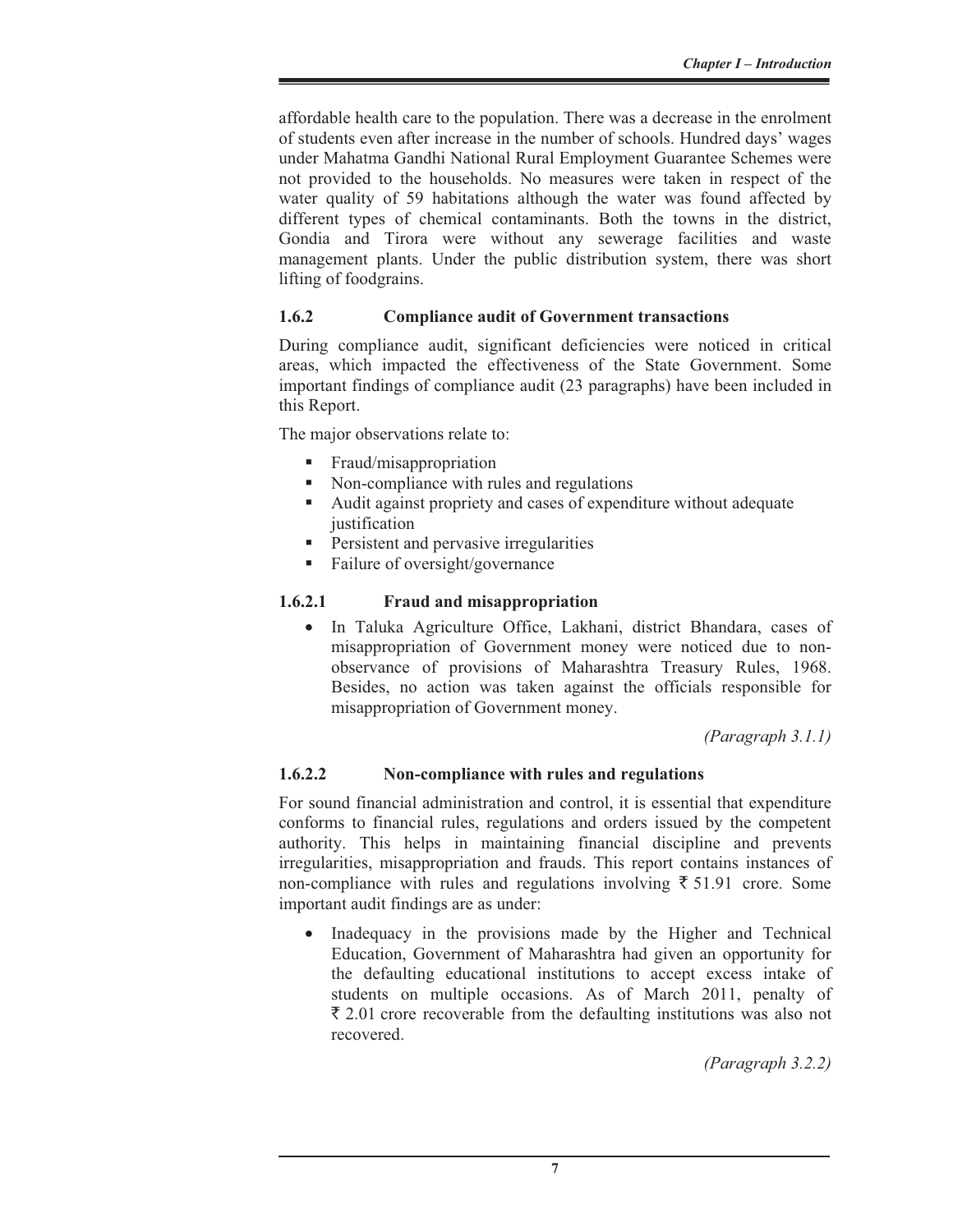• Injudicious rejection of first call and subsequent re-tendering of the work of construction of a major bridge across the Wardha river on Vedgaon Podsa Sirpur-Kagaz Nagar Road resulted in extra cost of  $\bar{\tau}$  3.47 crore on re-tendering.

 $\alpha$  *Paragraph 3.2.4* 

# **1.6.2.3 Audit against propriety and cases of expenditure without adequate justification**

Authorisation of expenditure from public funds has to be guided by the principles of propriety and efficiency of public expenditure. Authorities empowered to incur expenditure are expected to enforce the same vigilance as a person of ordinary prudence would exercise in respect of his own money. Audit scrutiny revealed instances of impropriety and extra expenditure involving  $\bar{\tau}$  21.08 crore. Some of the significant observations are as under:

• The Assistant Inspector General of Police, Mumbai's decision to release full payment of  $\bar{\tau}$  6.22 crore to a supplier prior to the delivery of 82 bomb suits resulted in undue favour to the supplier, besides compromising the security preparedness of the State.

*(Paragraph 3.3.1)*  Irregular application of the rates for allotment of a plot to an allottee by the Mumbai Housing and Area Development Board resulted in extending undue benefit of  $\bar{\tau}$  3.50 crore to an allottee, thereby causing a loss to the Board.

*(Paragraph 3.3.3)* 

# **1.6.2.4 Persistent and pervasive irregularities**

An irregularity is considered persistent if it occurs year after year. It is deemed pervasive when prevalent in the entire system. Recurrence of irregularities, despite being pointed out in earlier audits, is indicative of slackness on the part of the executive and lack of effective monitoring. Audit observed instances of persistent and pervasive irregularities of  $\bar{\tau}$  100 crore and one of the significant observations is as follows:

The Water Resources Department, Government of Maharashtra, had paid mobilization advance of  $\bar{\xi}$  98.17 crore to the contractors in 19 cases executing works under the Vidarbha Irrigation Development Corporation, the Tapi Irrigation Development Corporation and the Godavari Marathwada Irrigation Development Corporation, which was against Government directives and also in violation of contractual conditions.

*(Paragraph 3.4.2)*